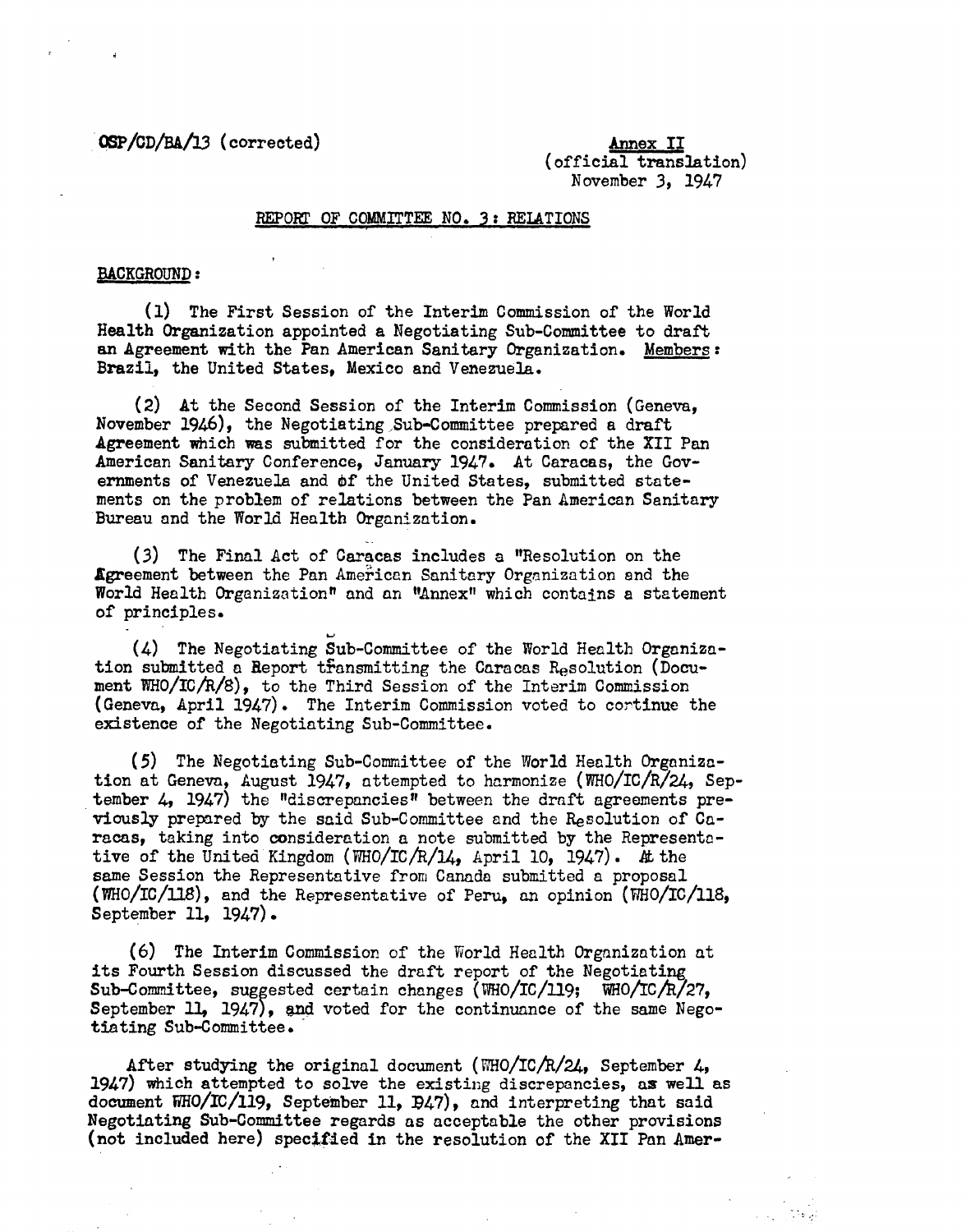ican Sanitary Conference of Caracas, the Committee agreed to the following:

Paragraph 2. To be worded as follows: The Pan American Sanitary Conference and'the Pan American Sanitary Bureau shall act respectively as the Regional Committee and the Regional Office of the World Health Organization, for the Western Hemisphere, within the provisions of the Constitution of the World Health Organization. In deference to tradition, both organizations shall retain their respective names to which shall be added "Regional Committee of the World Health Organizntion" and "Regional Office of the World Health Organization", respectively.

Paragraphs  $3$  and  $4$ . We agree that these be deleted, as they are merely a reference to Article 47 of the Constitution of the World Health Organization.

Paragraphs 5 and 6. We propose that these be combined into a single paragraph, reading: The Pan American Sanitary Conference may adopt and promote health and sanitary conventions and programs in the Western Hemisphere, provided that such conventions and programs are not incompatible with the policy and programs of the World Health Organization and are separately financed.

Paragraph 7. The Committee agrees that the final part of this paragraph be deleted and that the revised wording be as follows: When this agreement enters into force, the Director of the Pan American Sanitary Bureau shall assume the post of Regional Director of the World Health Organization, until the termination of the period for which he was elected. Thereafter the Regional Director shall be appointed in accordance with the provisions of Article 52 of the World Health Organization Constitution and by a two-thirds vote of the American Republics.

Paragraph 8. The Committee agrees that this paragraph should be deleted.

Paragraph 10. The Committee agrees with the suggestion of the Committee on Relations of the World Health Organization, that no sum be fixed in the budget, it being phrased as follows: "It is recommended that an adequate proportion of the budget of the World Health Organization be allocated for regional work".

Paragraph 13. Although the Interim Commission of the World Health Organization recommends the deletion of this paragraph, this Committee resolves that it be retained and read as follows: "This Agreement may be revised or annulled by either of the parties, with a year's notice". (After legal consultation.)

The Committee,

taking into consideration the foregoing exposition and recognizing the necessity for continued functioning of the Pan American Sanitary Organization as an independent entity for the solution of sanitary and health problems of a continental character,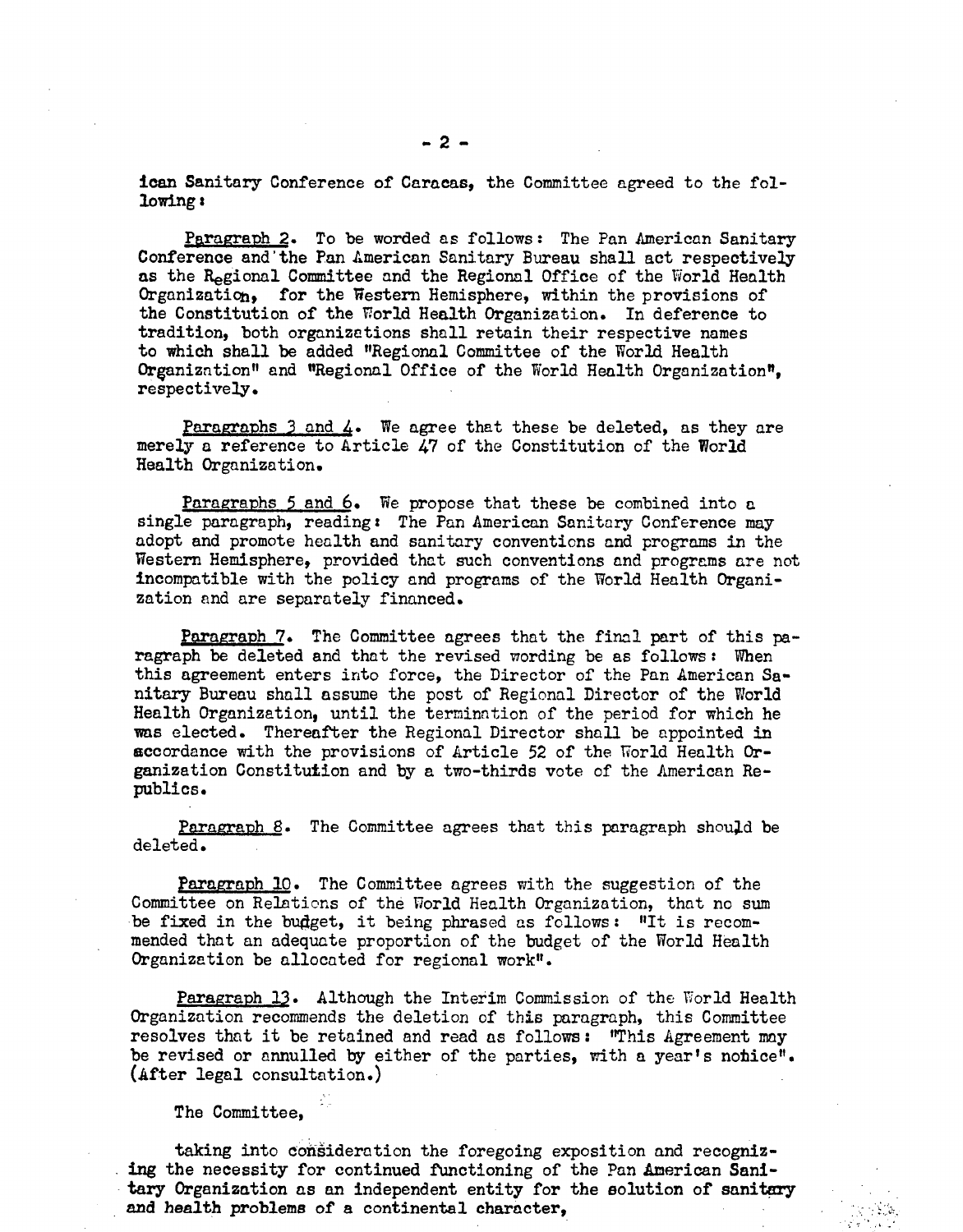## RECOMMENDS :

(a) acceptance of the solution proposed in this Report on the "discrepancies" mentioned in the original document  $(\text{WHO}/\text{IC}/\text{R}/24)$ September 4, 1947);

(b) authorization of the Executive Committee to act as negotiator with the Negotiating Sub-Committee of the World Health Organization (Article 5 of the Resolution concerning the Agreement between the Pan American Sanitary Organization and the World Health Organization, Caracas), reporting to the next meeting of the Directing Coincil; and

(c) suggestion to the Director of the Pan American Sanitary Bureau that the recommendations on personnel contained in the original document be considered when the agreement on this point is discussed with the Director General of the World Health Organization.

#### RELATIONS WITH OTHER ORGANIZATIONS

#### WHEREAS:

THE DIRECTING COUNCIL recognizes that

(a) it is important to establish relaticns with specialized organizations, either governmental or non-governmental, created in accordance with inter-governmental or private agreements, with international responsibilities, and whose basic instruments may contain principles related to the pbhysical and mental integrity of the individual;

(b) it is g principle accepted by American sanitarians thatall efforts directed towards prevention and cure of disease and promotion of health should be unified under one command;

(c) the program of the Pan American Sanitary Bureau also includes medical care and socio-medical activities in which independent organizations have been working without proper coordination;

(d) there is a large number of these organizations with complicated and specific internal regulations which would, without previous knowledge, render difficult the establishment of relations;

(e) it is imperative that the Pan American Sanitary Bureau maintain close relations with the Pan American Union without prejudice to the independence of the Pan American Sanitary Bureau;

(f) it is of great importance to centralize the arrangements for fellowships, the interchange of specialists, and congresses, for the better development of cultural activities, and for increasing of technical personnel; and

 $(g)$  many difficulties exist in coordinating efficiently such widely separated activities;